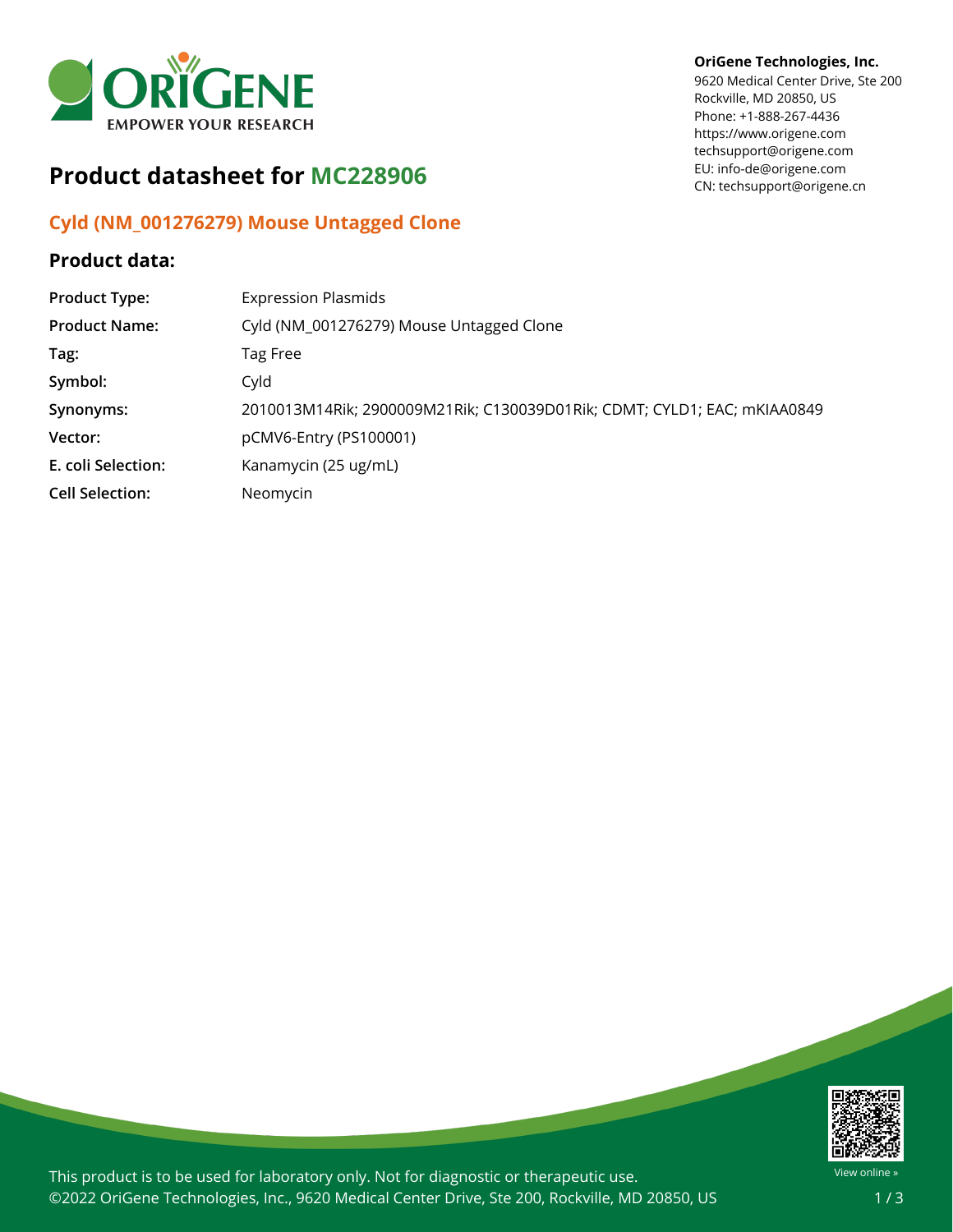ORIGENE **Cyld (NM\_001276279) Mouse Untagged Clone – MC228906**

**Fully Sequenced ORF:** >MC228906 representing NM\_001276279 Red=Cloning site Blue=ORF Orange=Stop codon

> TTTTGTAATACGACTCACTATAGGGCGGCCGGGAATTCGTCGACTGGATCCGGTACCGAGGAGATCTGCC **GCCGCGATCGCC**

> ATGAGTTCAGGCCTGTGGAGCCAAGAGAAAGTTACTTCACCCTACTGGGAAGAACGGATTTTTTATCTGC TTCTTCAAGAATGCAGTGTAACAGACAAACAAACTCAGAAGCTGCTGAAAGTACCCAAAGGGAGTATAGG ACAGTACATCCAAGACCGTTCTGTGGGGCATTCAAGAGTTCCTTCCACAAAAGGCAAGAAAAATCAGATT GGATTAAAAATCTTGGAGCAACCGCATGCAGTTCTGTTTGTTGATGAAAAGGATGTTGTAGAAATAAATG AAAAATTCACAGAGTTACTGTTGGCAATTACCAACTGTGAGGAGAGGCTCAGCCTATTTAGAAACAGACT CCGACTAAGTAAAGGCCTCCAGGTAGACGTGGGCAGTCCTGTGAAAGTACAGCTGCGATCTGGGGAAGAG AAATTTCCAGGAGTTGTACGCTTCAGAGGACCTTTATTAGCGGAGAGGACGGTGTCGGGGATTTTCTTTG GAGTAGAATTATTGGAAGAAGGTCGTGGTCAAGGTTTCACGGATGGGGTATATCAAGGGAAGCAGCTTTT CCAGTGTGATGAGGACTGTGGCGTGTTTGTTGCATTGGACAAACTAGAACTTATAGAAGATGATGACAAT GGATTGGAAAGTGATTTTGCAGGCCCAGGAGATACAATGCAGGTTGAACCTCCCCCTTTGGAAATAAACT CCAGAGTTTCTTTGAAGGTTGGAGAAAGTACAGAATCTGGAACAGTAATATTCTGTGATGTTTTACCAGG AAAAGAGAGTCTAGGATATTTTGTTGGTGTGGACATGGATAACCCTATTGGCAACTGGGATGGAAGGTTT GATGGAGTACAGCTCTGTAGTTTTGCAAGTGTTGAAAGTACAATTCTCCTGCACATCAATGACATCATCC CAGATAGCGTGACACAGGAAAGGAGGCCTCCCAAACTTGCCTTTATGTCAAGAGGTGTAGGTGACAAAGG TTCATCTAGTCATAATAAACCAAAGGTTACAGGATCTACCTCAGACCCTGGAAGTAGAAACAGATCTGAA TTATTTTATACCTTAAATGGGTCATCTGTTGACTCACAACAATCCAAGTCCAAAAATCCATGGTACATTG ATGAAGCATTTGGGGGCTATTTAAGTGAAGTAGTAGAAGAAAATACTCCACCTAAAATGGAAAAGGAAGG TTTAGAGATAATGATTGGAAAGAAGAAAGGCATCCAGGGCCATTACAATTCTTGTTACTTAGACTCAACT TTATTCTGCTTATTTGCTTTTAGTTCTGCCCTGGACACTGTGTTACTTAGACCCAAAGAGAAGAATGATA TAGAGTATTACAGTGAGACTCAGGAGCTACTGAGGACAGAGATAGTCAATCCTCTGAGAATATATGGATA TGTGTGTGCCACAAAGATTATGAAACTGAGGAAAATACTTGAAAAAGTTGAGGCTGCATCAGGTTTTACC TCTGAAGAAAAAGATCCTGAAGAATTCTTAAATATCCTGTTTCATGATATTTTAAGGGTTGAACCATTGT TAAAAATAAGATCAGCAGGTCAAAAAGTTCAAGACTGTAACTTCTATCAAATTTTTATGGAAAAAAATGA GAAAGTTGGAGTACCCACAATTCAGCAGTTATTAGAATGGTCTTTTATCAACAGCAACCTGAAATTTGCA GAGGCACCATCATGCTTGATTATCCAGATGCCTCGGTTTGGAAAAGACTTTAAACTATTTAAAAAAATTT TTCCTTCCCTGGAATTAAATATAACAGATTTACTTGAAGACACTCCCAGGCAGTGCCGCATCTGTGGAGG ACTTGCGATGTACGAGTGCAGGGAGTGCTATGACGATCCGGACATCTCAGCTGGGAAGATCAAGCAGTTC TGTAAGACCTGCAGCACTCAGGTTCACCTTCATCCCAGGAGGTTGAATCATTCTTATCATCCAGTATCAC TTCCCAAAGACTTGCCTGACTGGGACTGGAGACACGGCTGCATCCCCTGTCAGAAGATGGAGTTATTTGC TGTTCTCTGCATAGAAACGAGCCACTATGTTGCTTTTGTGAAGTATGGGAAGGATGACTCTGCCTGGCTT TTCTTTGACAGCATGGCGGATCGAGATGGTGGTCAGAATGGCTTCAACATTCCACAAGTGACGCCCTGCC CAGAAGTGGGAGAGTACTTGAAGATGTCTCTGGAGGACCTGCACTCTTTGGATTCCAGAAGGATTCAAGG CTGTGCGCGCAGACTTCTTTGCGATGCATACATGTGCATGTACCAGAGTCCAACCATGAGCCTGTACAAA TAA

> ACGCGTACGCGGCCGCTCGAGCAGAAACTCATCTCAGAAGAGGATCTGGCAGCAAATGATATCCTGGATT ACAAGGATGACGACGATAAGGTTTAA

| <b>Restriction Sites:</b> | SgfI-Mlul    |
|---------------------------|--------------|
| ACCN:                     | NM 001276279 |
| <b>Insert Size:</b>       | 2313 bp      |

This product is to be used for laboratory only. Not for diagnostic or therapeutic use. ©2022 OriGene Technologies, Inc., 9620 Medical Center Drive, Ste 200, Rockville, MD 20850, US